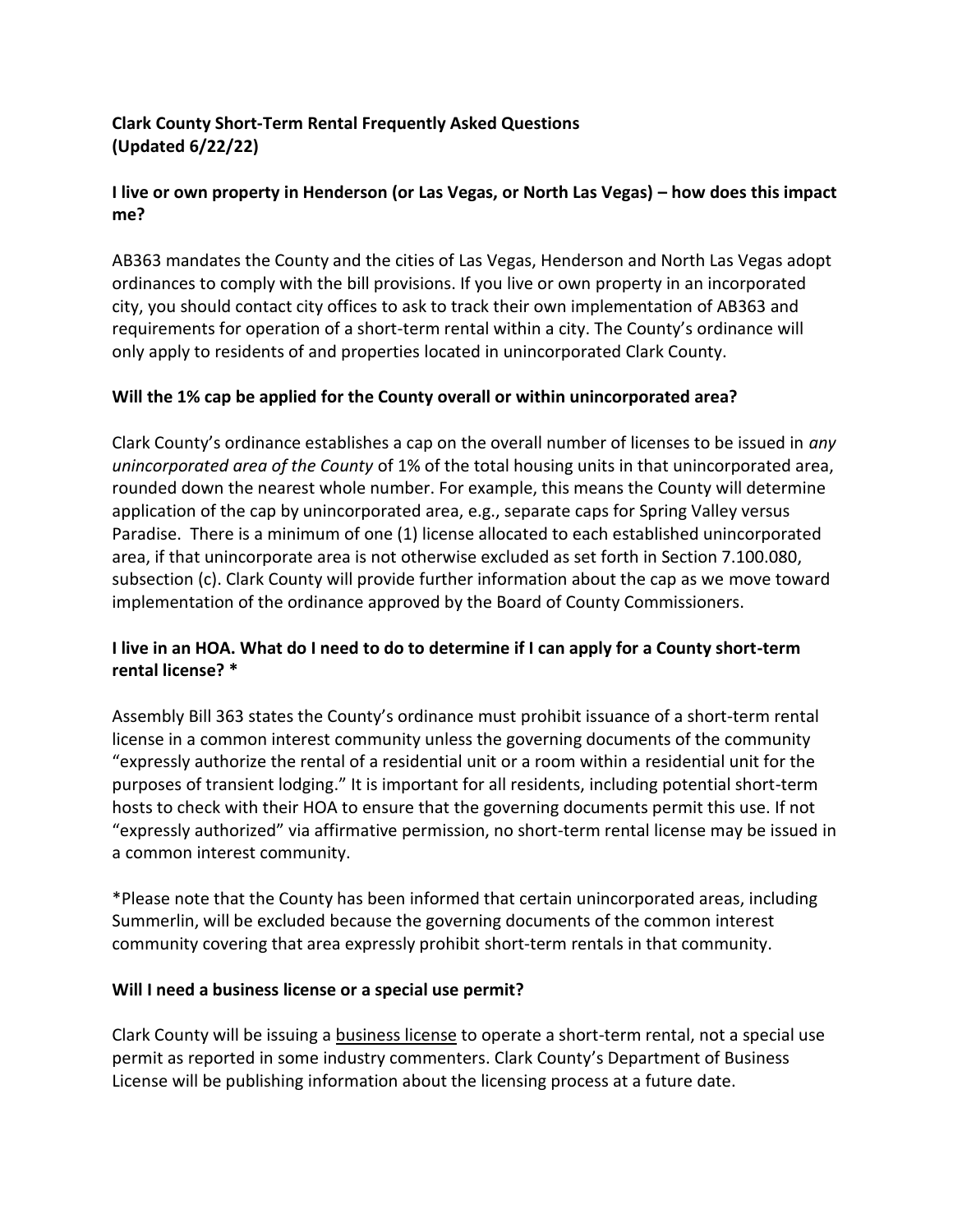## **Is there a distance separation requirement between short term rentals?**

Yes. Clark County's ordinance establishes a 1,000-foot distance separation between licensed short-term rentals. This is the same requirement imposed in the City of Henderson.

#### **Why can't the County get rid of the distance separation requirement?**

The distance separation requirement is a *mandatory requirement for the County's ordinance* as mandated by Assembly Bill 363. While the bill established a minimum distance separation of 660 feet between licensed short-term rentals, Section 10.5 of Assembly Bill 363 expressly permits the Board of County Commissioners to adopt requirements more restrictive than those set forth in the bill.

### **Do I need to own the property I want to license as a short-term rental?**

Yes. Property owner is defined in the ordinance as any person who is listed as an owner of record of the unit in the records of the Clark County Assessor, or in the case of a unit that is owned by a trust or other corporate or legal entity, each trustee or principal of that trust or entity.

#### **What if I hold my property in an LLC or trust?**

Under Section 7.100.060 of the Ordinance, a short-term rental may only be issued to an eligible property owner, defined as "natural persons, business entities or personal or family trusts identified as the owner(s) of the residential unit as determined by the records of Clark County Assessor as of the date of the application for a Short-Term Rental License" with certain restrictions. These restrictions include:

- A natural person must be 18 years of age or older;
- In the case of a trust or other business entity, each of the shareholders, partners members, managers, officers, principals, and beneficiaries, as applicable, must be natural persons, over the age of 18; and
- At the time of application, the County will ask for applicants to disclose the identities of any of the above shareholders, etc. to ensure compliance with the other requirement of the ordinance that each applicant for a license may only hold financial interest in **one license.**

#### **Are you only going to take applications from natural citizens?**

No. Licenses are available to any property owner meeting the eligibility requirements set forth in the ordinance.

#### **When can I apply for a license for a short-term rental?**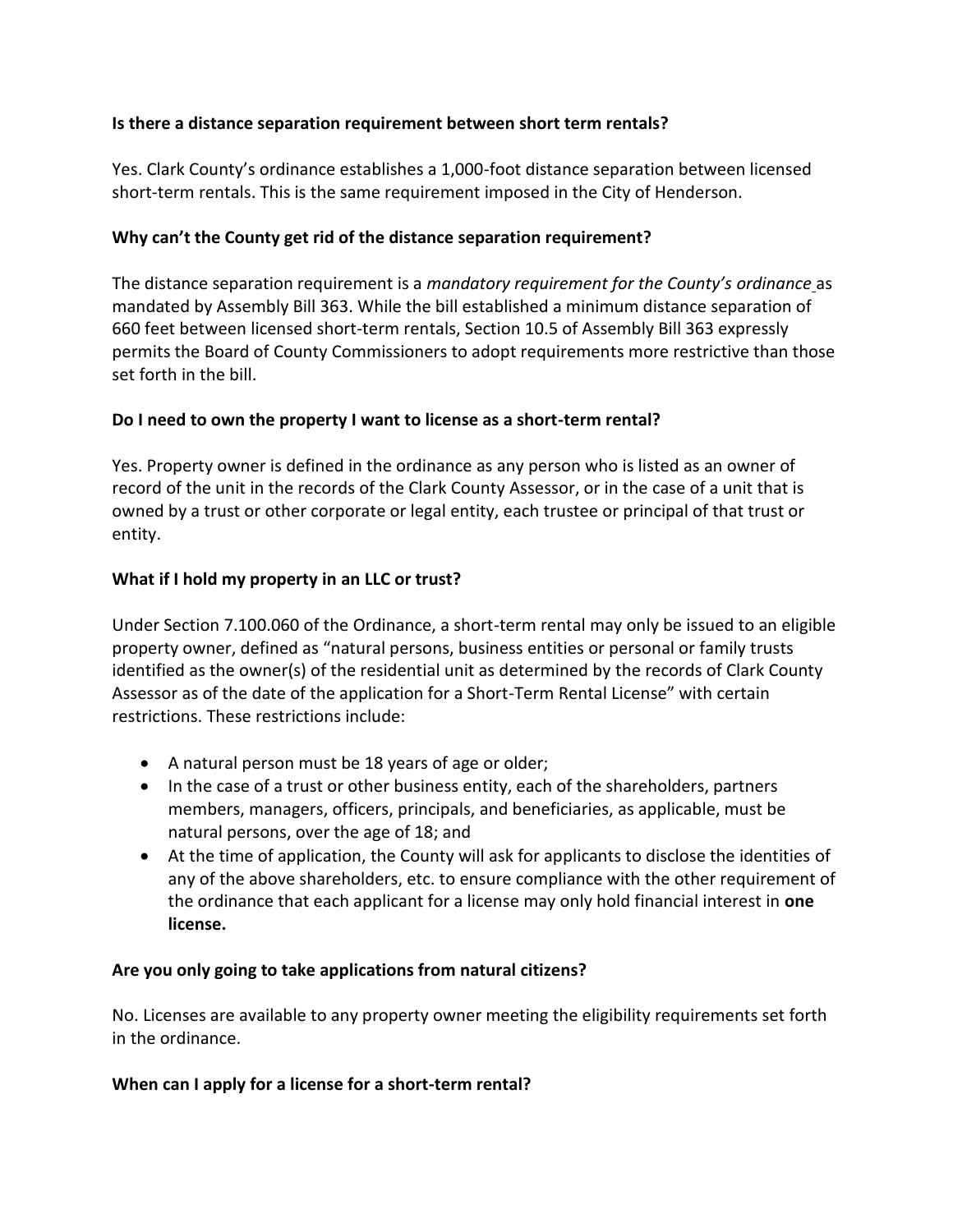Clark County will be publishing a notice of when the licensing process will begin. Assembly Bill 363 requires the County to give 30 days' notice to the public prior to opening the licensing process. Assembly Bill 363 further mandates that we have the licensing process available for a period of six (6) months.

#### **How often do I have to reapply for my short-term rental license?**

The Ordinance provides for annual renewal of the license.

### **How does a property lose its license once it has been approved?**

A short-term rental license may be suspended or revoked for violations of the requirements of the ordinance. This will be based on existing process in the County and how we oversee other licensed businesses. If you receive a notice, you can appeal and request a hearing. Suspension versus revocation will be fact specific. The proposed ordinance does also allow for emergency suspension to address emergencies, or urgent complaints regarding public peace, health, safety, order, or welfare.

## **What is the maximum occupancy of a short-term rental in the Ordinance?**

The lesser of two (2) persons per bedroom or ten (10) persons per residential unit.

## **The Ordinance states the County will manage a hotline for the community to call to report any issues with a short-term rental. Will this be answered by a live person?**

Yes. The County is currently working to contract with a vendor for this service. The intent is to have a live operator answering the hotline 24 hours a day, 7 days a week. Any report made to the hotline will be routed through the County to ensure we can track the information reported.

## **What does the ordinance do about noise?**

There are two sections pertaining to noise in the Ordinance. First, all licensees will be required to install noise monitoring devices at the property lines of their front and year yard, as well as in the vicinity of any outdoor pool and spa. Please review the requirements for the noise monitoring, in addition the record keeping requirements, in Section 7.100.170, subsection (r). In addition, unreasonable noise levels are prohibited in Section 7.100.180 of the Ordinance defining Prohibited Conduct. This section incorporates Clark County's existing noise standards in Title 30.68.020, as well as requires the use of any radio, stereo, musical instrument, sound amplifier or similar device which produces, reproduces, or amplifies sound may only be utilized in enclosed areas of the short-term rental. Further, there are quiet hours imposed between the hours of 10:00 pm and 7:00 a.m., prohibiting the use of outdoor amenities, such as pools, spas, barbecues, and fire pits.

## **What are the parking requirements in the Ordinance?**